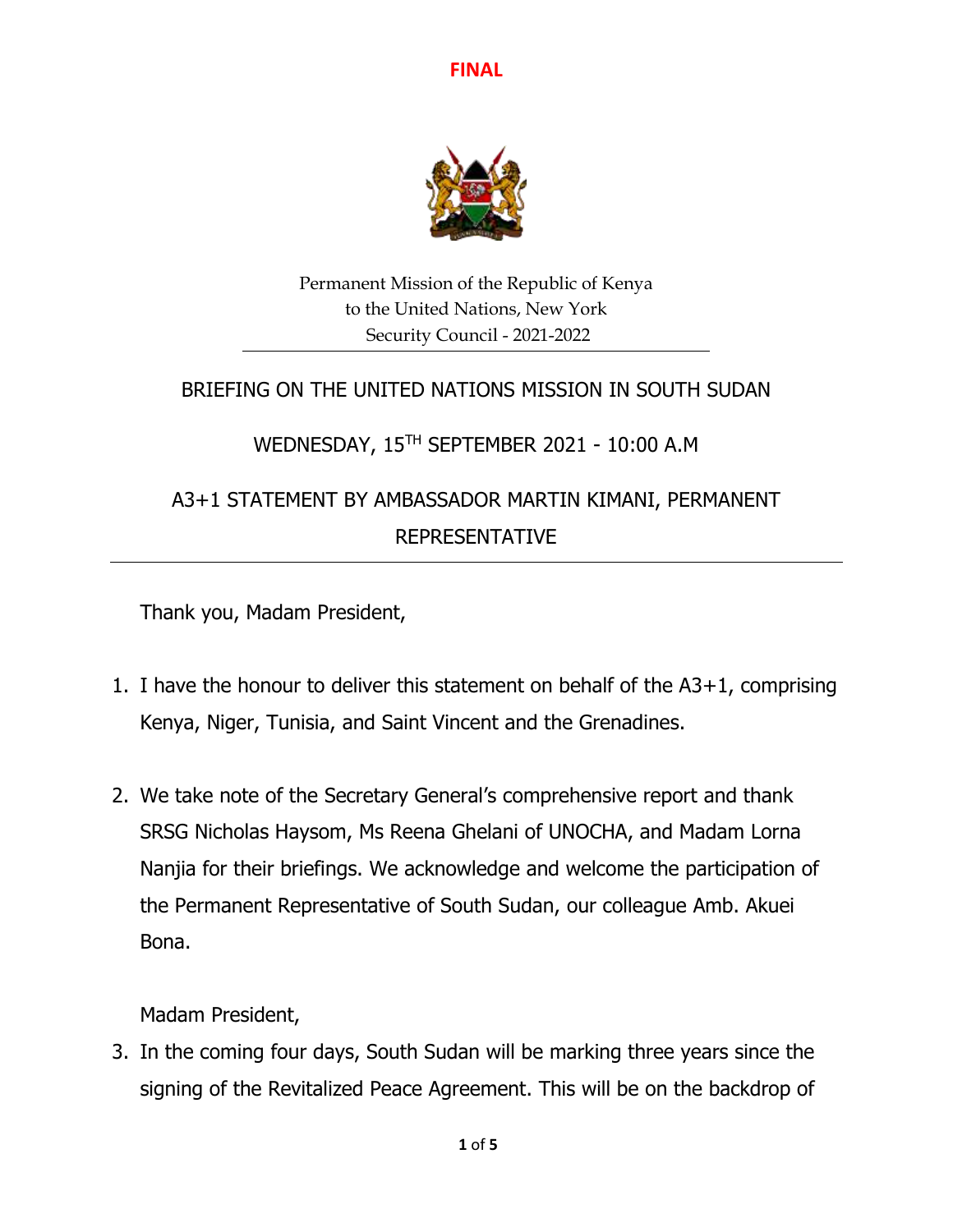the celebrations of the country's  $10<sup>th</sup>$  independence anniversary. The A3+1 wishes to congratulate the People of South Sudan on these momentous occasions which present an opportunity for national introspection that we hope would mark a turning point for decisive actions to end the armed conflicts.

- 4. The A3+1 commends the South Sudanese parties on the recent progress in the implementation of the Revitalized Peace Agreement. The inauguration of the Reconstituted Transitional National Legislative Assembly and the Council of States; the unveiling of the taskforce to oversee and coordinate transitional justice and judicial reforms; the launch of the permanent constitution-making process, as well as the consultative process for the establishment of the Commission of Truth, Reconciliation and Healing are commendable positive steps.
- 5. It is our expectation that the new parliament will expeditiously enact the necessary legislation to further accelerate the implementation of the Revitalized Peace Agreement, as well as augment the ongoing efforts to improve governance, provide the much-needed public services and meaningfully deal with insecurity.
- 6. The A3+1 also welcomes the efforts made by the Parties towards the achievement of the agreed gender representation in governance institutions. We applaud the historic appointment of the first female speaker of South Sudan Parliament and encourage the parties to remain committed to the principle of inclusivity, through implementation of the agreed minimum of 35% quota for women participation as well as youth representation.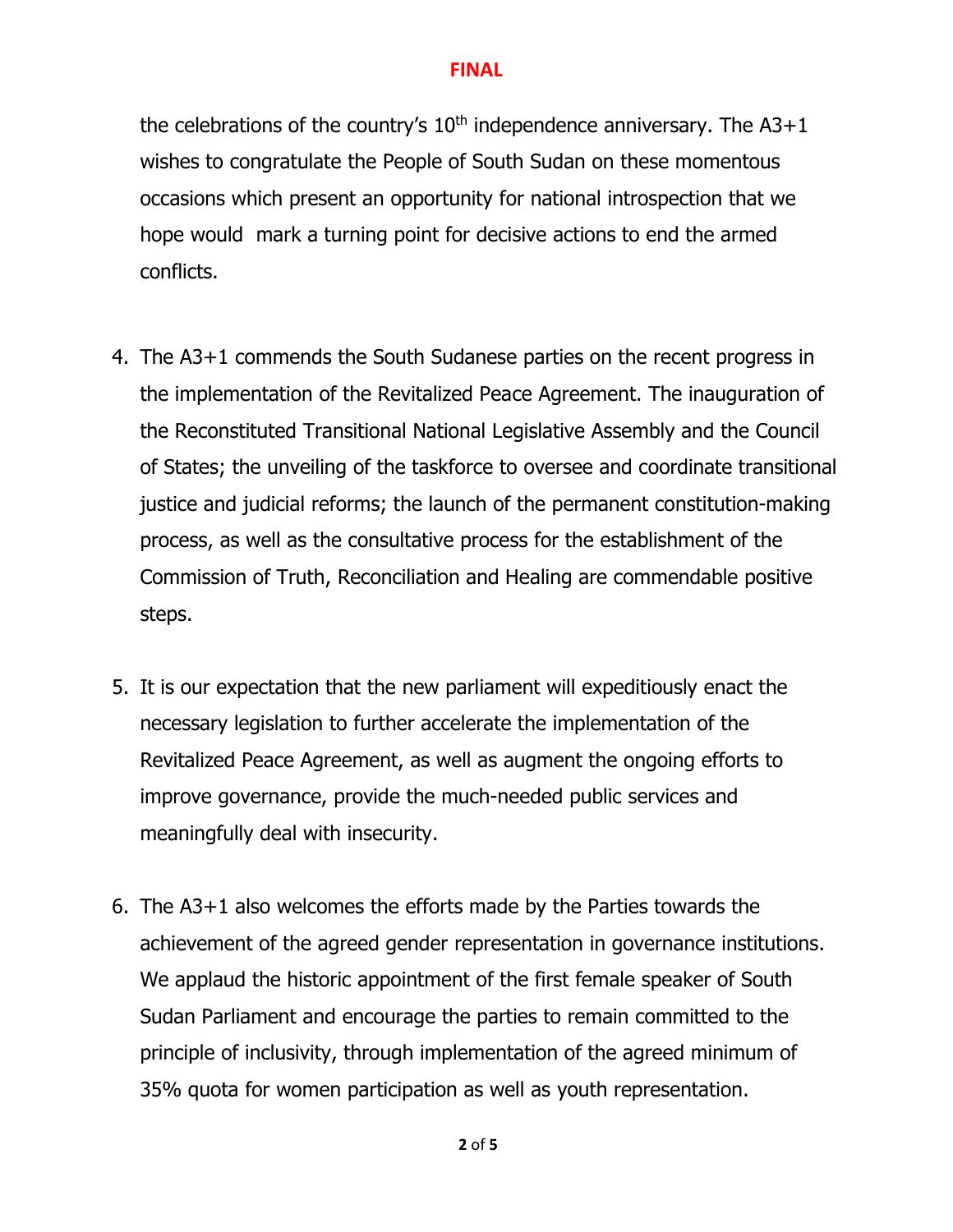- 7. Despite the achievements, Madam President, A3+1 remains deeply concern over the reported incidences of continued armed violence in parts of South Sudan. The increasing inter-ethnic conflicts, the fighting among factions of the SPLM/A-In Opposition, as well as activities of non-signatory parties, constitute a violation of the cessation of hostilities and the permanent ceasefire. We find this unacceptable and reiterate our call on all the parties to immediately end the violence and recommit to cessation of hostilities and adherence to the permanent ceasefire.
- 8. The A3+1 notes with appreciation the swift action taken by the Intergovernmental Authority on Development (IGAD) in response to the security situation in South Sudan. We welcome the outcomes of the 72<sup>nd</sup> and 73<sup>rd</sup> Extraordinary meetings of IGAD Council on Ministers held in June and August 2021, as well as the follow-up visit to Juba by the Prime Minister of Sudan and Chairperson of IGAD, H.E Abdalla Hamdok. We urge the Government and all parties to expeditiously implement the recommendations and decisions of IGAD without delay.
- 9. We also reiterate our call to the parties to put more efforts to accelerate the implementation of the agreed transitional security arrangements so as to minimize the opportunities for violence. This includes the deployment of the Necessary Unified Forces, implementation of the DDR process, and the finalization of the Strategic Defense and Security Review (SDSR).
- 10. Our role as the Security Council and friends of South Sudan should be to encourage progress by extending the much needed diplomatic, technical, and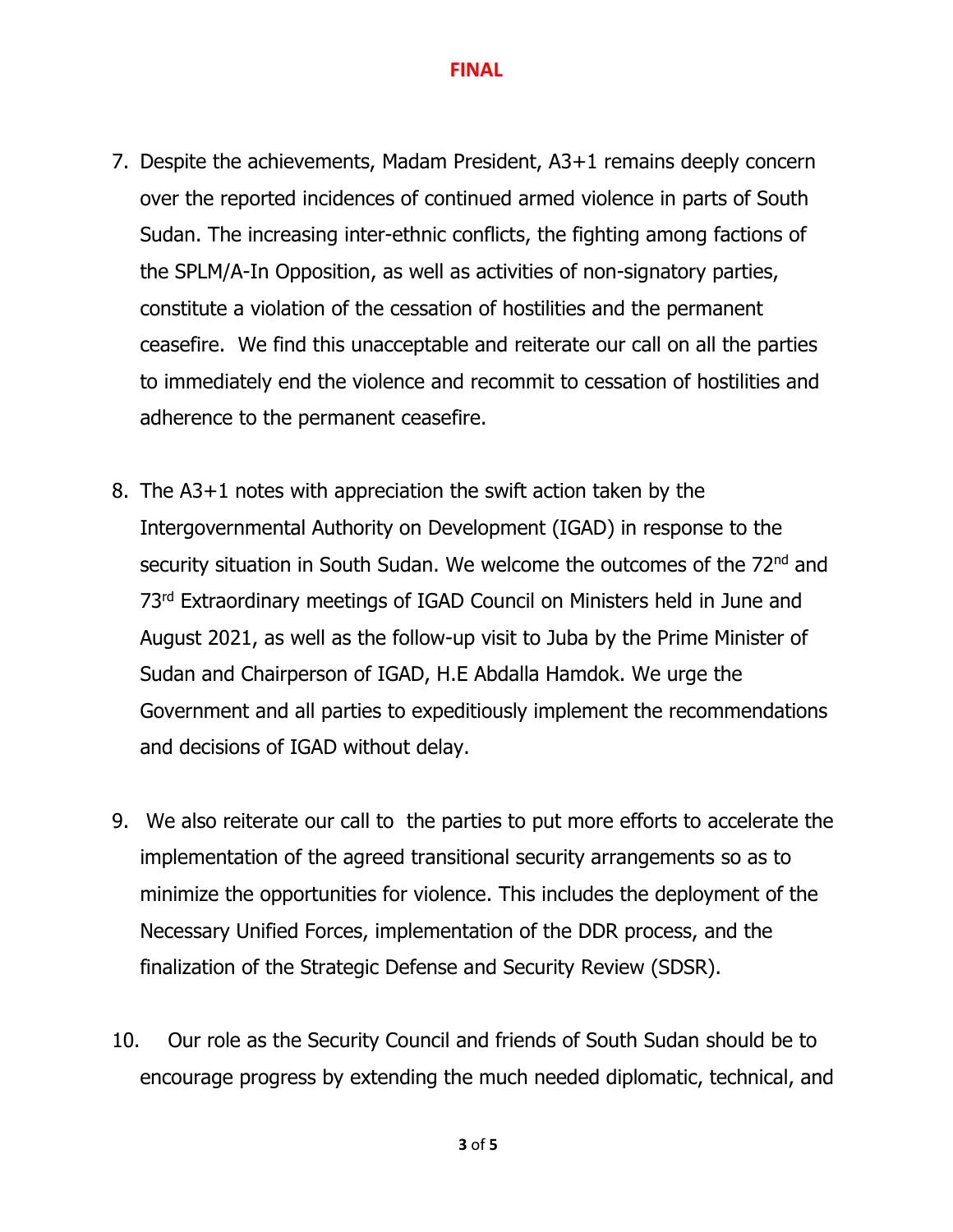financial support towards the implementation of the Revitalized Peace Agreement.

Madam President,

- 11. The reported dire humanitarian situation in South Sudan is concerning. But it is also encouraging that the Government continues to provide the required protection for the internally displaced and increasing returnees. We extend appreciation to all humanitarian agencies working in South Sudan for their assistance and urge international partners to continue to extend the much-needed humanitarian support to address the existing shortfalls. We further urge the government to take the appropriate measures to ensure the safety, protection and security of all humanitarian workers and agencies, and provide the necessary facilitation for safe and efficient delivery of humanitarian assistance to all those in need.
- 12. Finally, Madam President, the A-3+1 commends UNMISS for continuing to support the people of South Sudan to achieve peace and stability in their country. We note from the Secretary-General's report that the Mission continues to play its rightful role of providing critical protection, as well as technical assistance and capacity building to support the implementation of the Revitalized Peace Agreement.
- 13. We call upon UNMISS leadership to fully utilize the provisions of Resolution 2567 to expand this noble work. We are also encouraged by the measures taken by the Government and UNMISS to improve coordination and communication that has seen significant reduction of incidences of infringement of the Status of Forces Agreements.